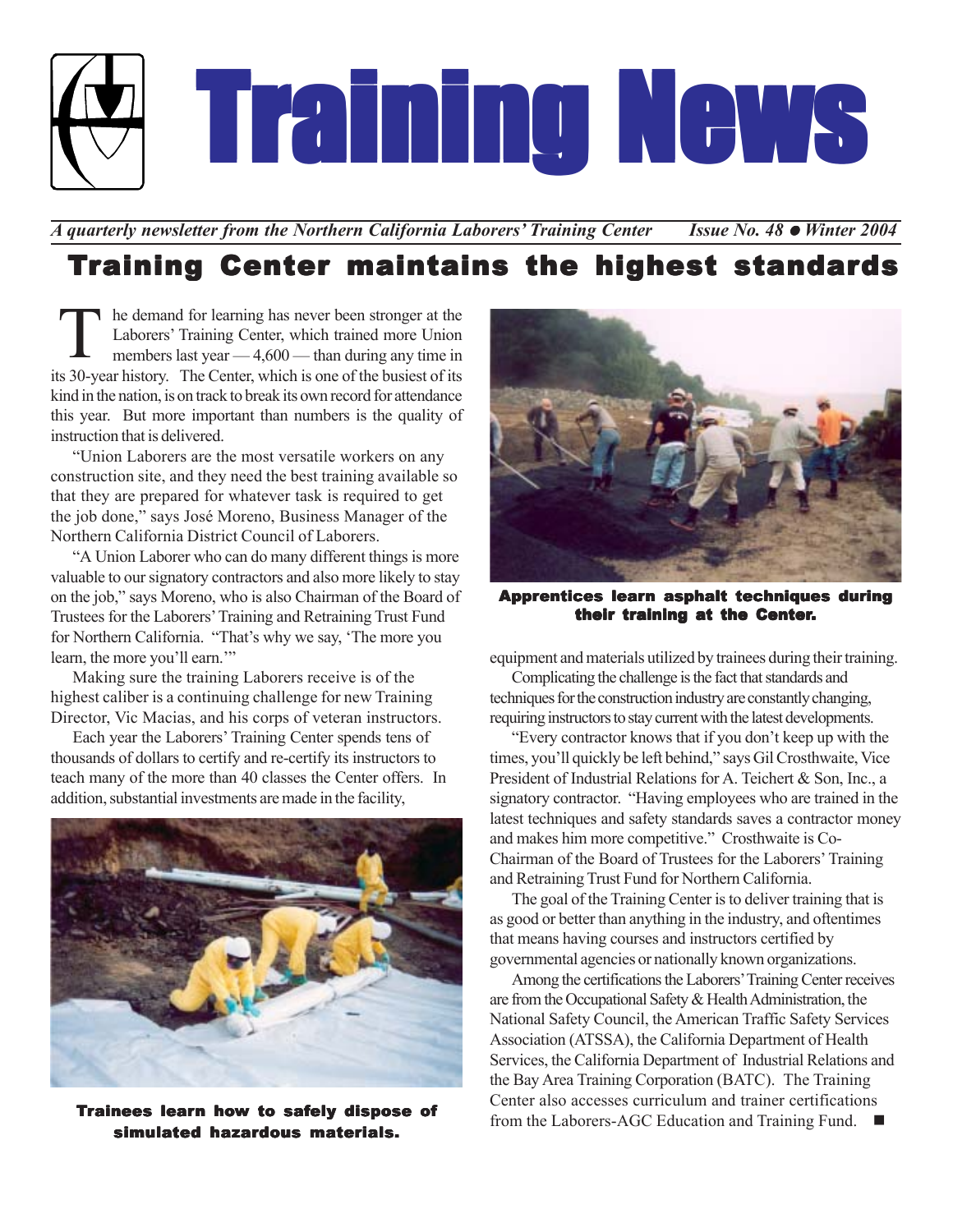### TERENCE J. O'SULLIVAN LABORERS' TRAINING CENTER SCHEDULE OF COURSES (HORARIO DE CLASES) **January 5 - April 2, 2004**

| <b>COURSES</b>                           | <b>DATES</b>                                                 | <b>LENGTH</b> | <b>PREREQUISITE</b>            |
|------------------------------------------|--------------------------------------------------------------|---------------|--------------------------------|
| <b>CONSTRUCTION COURSES</b>              |                                                              |               |                                |
| Apprenticeship Follow-up                 | January 12 - January 23                                      | 2 Weeks       | <b>Completed Initial Class</b> |
| Apprenticeship Initial                   | January 26 - February 6                                      | 2 Weeks       | Registered Apprentices         |
| Apprenticeship Follow-up                 | February 9 - February 20                                     | 2 Weeks       | <b>Completed Initial Class</b> |
| Apprenticeship Initial                   | February 23 - March 5                                        | 2 Weeks       | Registered Apprentices         |
| Apprenticeship Follow-up                 | March 8 - March 19                                           | 2 Weeks       | <b>Completed Initial Class</b> |
| Apprenticeship Initial                   | March 22 - April 2                                           | 2 Weeks       | Registered Apprentices         |
| <b>Concrete Techniques</b>               | January 5 - January 16                                       | 2 Weeks       | N/A                            |
| Pipe Laying Techniques                   | February 9 - February 20                                     | 2 Weeks       | N/A                            |
| Plaster Tender/Hod Carrier               | February 23 - March 12                                       | 3 Weeks       | N/A                            |
| <b>Fundamentals of Construction</b>      | March 8 - March 19                                           | 2 Weeks       | N/A                            |
| Concrete Techniques                      | March 22 - April 2                                           | 2 Weeks       | N/A                            |
| <b>WELDING COURSES</b>                   |                                                              |               |                                |
| MIG & TIG Welding                        | January 5 - January 16                                       | 2 Weeks       | 1000 hours worked              |
| <b>Basic Arc Welding</b>                 | January 26 - March 5                                         | 6 Weeks       | 1000 hours worked              |
| <b>Advanced Arc Welding</b>              | January 26 - March 5                                         | 6 Weeks       | 2000 hours worked**            |
| MIG & TIG Welding                        | March 8 - March 19                                           | 2 Weeks       | 1000 hours worked              |
| <b>SPECIAL COURSES</b>                   |                                                              |               |                                |
| Grade Checking                           | January 5 - January 9                                        | 1 Week        | N/A                            |
| Oxy Torch Cutting                        | January 5, Jan. 23 & March 25                                | 1 Day Each    | N/A                            |
| <b>Flagger Certification</b>             | January 6, Jan. 19, February 2                               | 1 Day Each    | N/A                            |
|                                          | Feb. 9, March 22 & March 26                                  | 1 Day Each    | N/A                            |
| Traffic Control (English/Spanish)        | January 19, Feb. 11 & March 19                               | 1 Day Each    | N/A                            |
| Flagger Certification (English/Spanish)  | January 21, Feb. 10 & March 17                               | 1 Day Each    | N/A                            |
| <b>Bobcat Orientation (Intermediate)</b> | January 5 - January 7                                        | 3 Days        | Some Experience                |
| Forklift Certification                   | January 7 - January 8                                        | 2 Days        | <b>Experience Required</b>     |
| <b>Aerial Work Platform</b>              | January 8 - January 9                                        | 2 Days        | N/A                            |
| First Aid/CPR                            | January 9, Jan. 16, Jan. 20                                  | 1 Day Each    | N/A                            |
| <b>Traffic Control</b>                   | Feb. 10, March 5 & March 23<br>January 20, Feb. 3 & March 24 | 1 Day Each    | N/A                            |

\*\* Also requires a Basic Welding Certificate from the Laborers Training Center



## WHERE IS THE TRAINING CENTER?

Take the **ALCOSTA BOULEVARD WEST** exit off Highway 680 (see map at left). After you cross the intersection at San Ramon Valley Boulevard, the road changes to Westside Drive. Stay in the straight-ahead lane and look on your left for the large sign and gate leading to the Training Center. Proceed up the hill to the Administration building (on the left).

Our address is 1001 Westside Drive, San Ramon, California 94583-4098. Our telephone is (925) 828-2513; FAX is (925) 828-6142; E-mail: training@norcalaborers.org.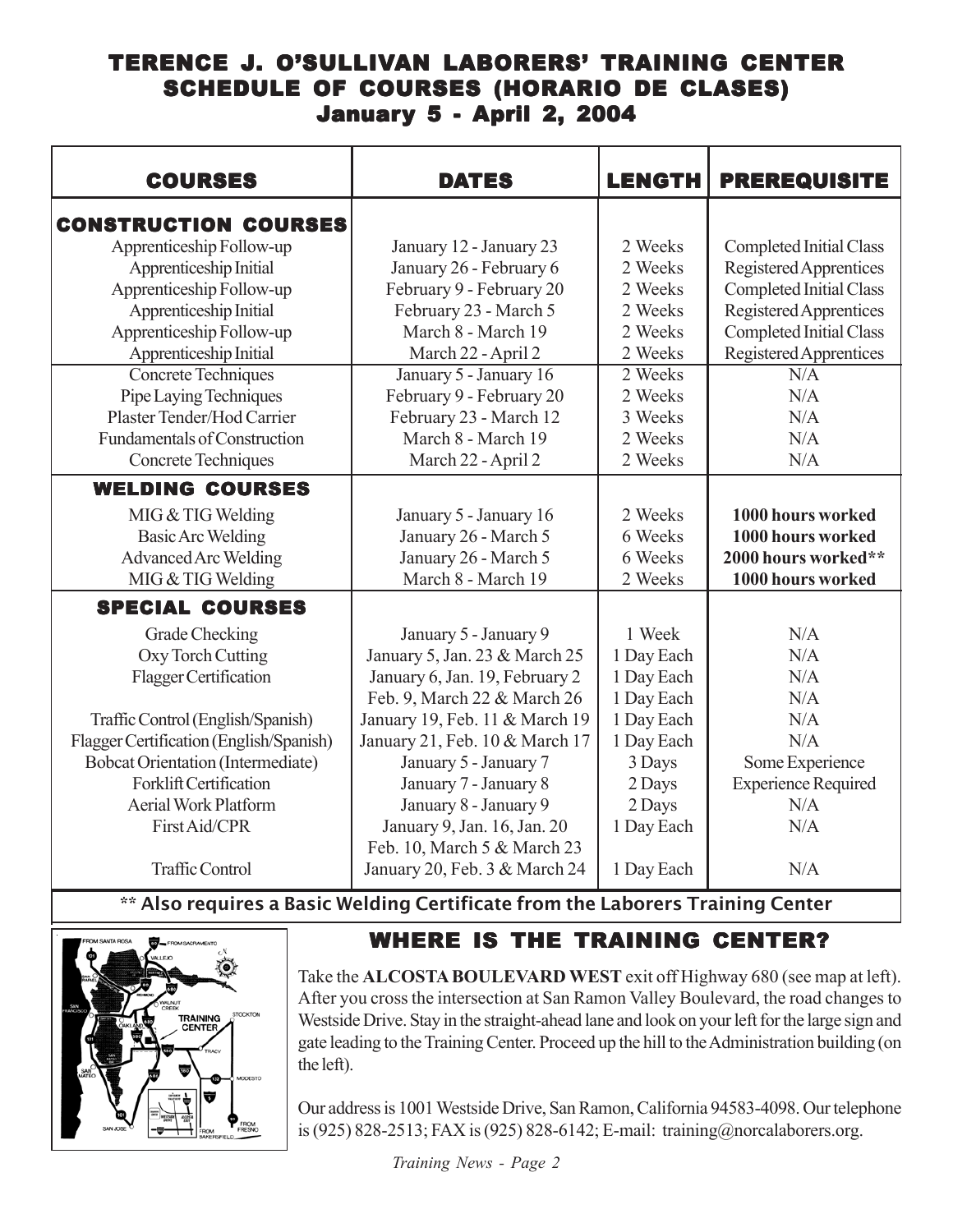### TERENCE J. O'SULLIVAN LABORERS' TRAINING CENTER SCHEDULE OF COURSES (HORARIO DE CLASES) **January 5 - April 2, 2004**

| <b>COURSES</b>                      | <b>DATES</b>                   | <b>LENGTH</b> | <b>PREREQUISITE</b>        |
|-------------------------------------|--------------------------------|---------------|----------------------------|
| <b>SPECIAL COURSES</b>              |                                |               |                            |
| Forklift Certification              | January 21 - January 22        | 2 Days        | <b>Experience Required</b> |
| OSHA 500                            | January 22 - January 23        | 2 Days        | N/A                        |
| <b>Blueprint Reading</b>            | January 22 - January 23        | 2 Days        | N/A                        |
| <b>Bobcat Orientation</b>           | January 26 - January 30        | 1 Week        | N/A                        |
| Forklift Certification              | January 29 - January 30        | 2 Days        | <b>Experience Required</b> |
| <b>Forklift Orientation</b>         | February 2 - February 6        | 1 Week        | N/A                        |
| <b>Confined Space</b>               | February 2, Feb. 11 & March 16 | 1 Day Each    | N/A                        |
| Aerial Work Platform                | February 4 - February 5        | 2 Days        | N/A                        |
| Scaffold User                       | February 9 & February 12       | 1 Day Each    | N/A                        |
| <b>Blueprint Reading</b>            | February 12 - February 13      | 2 Days        | N/A                        |
| Grade Checking                      | February 17 - February 20      | 1 Week        | N/A                        |
| Mine Safety (MSHA)                  | February 23 - February 27      | 1 Week        | N/A                        |
| Rigging & Signaling                 | March 1 - March 5              | 1 Week        | N/A                        |
| <b>Forklift Certification</b>       | March 1 - March 2              | 2 Days        | <b>Experience Required</b> |
| <b>Aerial Work Platform</b>         | March 3 - March 4              | 2 Days        | N/A                        |
| Grade Checking                      | March 15 - March 19            | 1 Week        | N/A                        |
| <b>Bobcat Orientation</b>           | March 29 - April 2             | 1 Week        | N/A                        |
| Aerial Work Platform                | March 25 - March 26            | 2 Days        | N/A                        |
| Forklift Certification              | March 29 - March 30            | 2 Days        | <b>Experience Required</b> |
| <b>ENVIRONMENTAL COURSES</b>        |                                |               |                            |
| Asbestos Removal (Spanish)          | January 5 - January 9          | 1 Week        | N/A                        |
| Lead Re-Certification (Spanish)     | January 16 & February 20       | 1 Day Each    | Valid Certificate          |
| Hazardous Waste Removal             | January 19 - January 30        | 2 Weeks       | 200 hours worked           |
| Lead Removal (Spanish)              | January 19 - January 23        | 1 Week        | N/A                        |
| Lead Removal (English)              | January 26 - January 30        | 1 Week        | N/A                        |
| Hazardous Waste Re-Certification    | February 3, Feb. 6 & Feb. 13   | 1 Day Each    | Valid Certificate          |
| Asbestos Removal (Spanish)          | February 2 - February 6        | 1 Week        | N/A                        |
| Asbestos Removal (English)          | February 9 - February 13       | 1 Week        | N/A                        |
| Hazardous Waste Removal             | February 17 - February 27      | 2 Weeks       | 200 hours worked           |
| Asbestos Re-Certification (Spanish) | February 17                    | 1 Day         | Valid Certificate          |
| Lead Re-Certification (English)     | February 18                    | 1 Day         | Valid Certificate          |
| Asbestos Re-Certification (English) | February 19                    | 1 Day         | Valid Certificate          |
| Lead Removal (Spanish)              | February 23 - February 27      | 1 Week        | N/A                        |
| Asbestos Removal (Spanish)          | March 1 - March 5              | 1 Week        | N/A                        |
| Asbestos Removal (English)          | March 8 - March 12             | 1 Week        | N/A                        |
| Hazardous Waste Re-Certification    | March 15 & March 18            | 1 Day Each    | Valid Certificate          |
| Asbestos Removal (Spanish)          | March 15 - March 19            | 1 Week        | N/A                        |
| Hazardous Waste Removal             | March 22 - April 2             | 2 Weeks       | 200 hours worked           |
| Asbestos Removal (English)          | March 22 - March 26            | 1 Week        | N/A                        |
| Asbestos Removal (Spanish)          | March 29 - April 2             | 1 Week        | N/A                        |
|                                     |                                |               |                            |